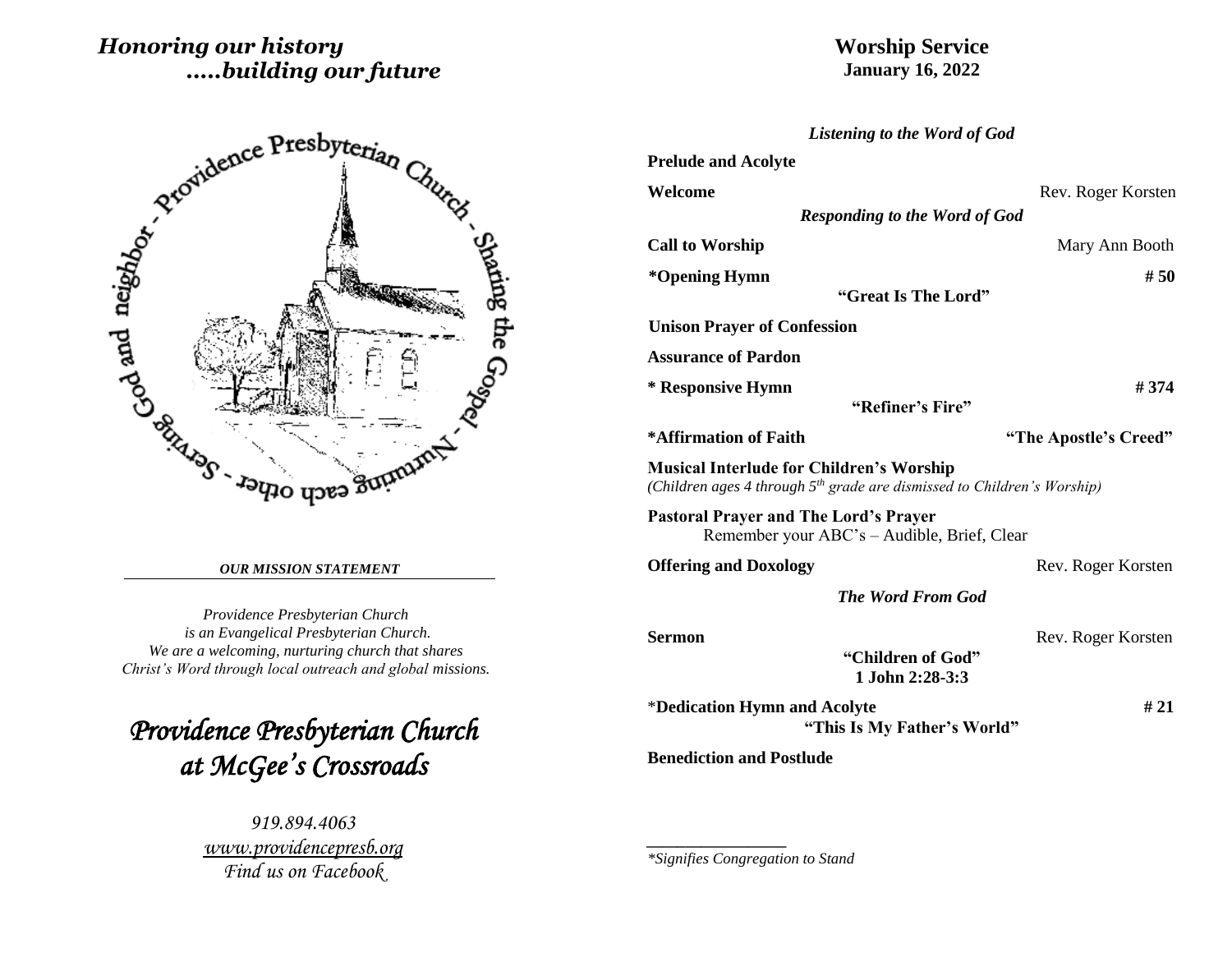#### *For safety/security, no exterior doors will be propped open during service and all doors will be locked during the 11:00 am service.*

*The Sanctuary is available on Sunday mornings for you to come and enjoy a live broadcast.*

**The Congregational Care Committee supplies Prayer Shawls** for anyone who may be in need of physical warmth during the Worship Service. Shawls are located in the entrance. *Please leave the used shawl in your chair and they will be cleaned.*



*A Nursery is offered during Worship Services for infants – 3 year olds. Children ages 4 - 5 th grade are invited to attend Children's Worship after the Affirmation of Faith.*

*Thank you for placing any discarded bulletins in the blue recycle bin.*

#### **SERVICE SCHEDULE**

#### **Assisting in Worship This Sunday:**

**Acolyte:** Meadow Creech **Children's Worship:** Miriam Lambert **Elder of the Month:** TBD **Greeters:** Session **Lay Leader:** Mary Ann Booth **Nursery:** Kristy Stephenson and Phoebe Creech **Prayer Team:** Vickie Faircloth **Security:** Kent Walton **Ushers:** Donna Stole, Kevin Creech, and David Collier

#### **Assisting in Worship Next Sunday, January 23:**

**Acolyte:** Madeline Jones **Children's Worship:** Kristy Stephenson **Elder of the Month:** TBD **Greeters:** Session **Lay Leader:** Eric Faircloth **Nursery:** Carolyn Johnson and Arline Mott **Prayer Team:** Allison Nelms **Security:** Kent Walton **Ushers:** Tony Bryant, John Kopanski, and John Mott

#### *Weekly Statistics*

| 2021 General fund Receipts through November\$261,387.35  |  |
|----------------------------------------------------------|--|
| 2021 General Fund Expenses through November \$267,676.51 |  |
|                                                          |  |
| General Fund Expenses for November \$28,365.66           |  |
| General Fund Receipts so far for January \$13,874.87     |  |
|                                                          |  |
|                                                          |  |
|                                                          |  |
|                                                          |  |

#### **Ministries of Providence Presbyterian Church**

The People of Providence Presbyterian Church

|                                                  |     |                                                                                                                                                                                             | Reverend<br>Roger Korsten                                                                    |                                  |  |
|--------------------------------------------------|-----|---------------------------------------------------------------------------------------------------------------------------------------------------------------------------------------------|----------------------------------------------------------------------------------------------|----------------------------------|--|
|                                                  |     |                                                                                                                                                                                             | Session                                                                                      |                                  |  |
|                                                  |     |                                                                                                                                                                                             | Class of 2022                                                                                |                                  |  |
|                                                  |     | Fellowship<br>Donna Stolle                                                                                                                                                                  | Mission & Outreach<br>John Kopanski                                                          | Worship<br>Vickie Faircloth      |  |
| <b>Christian Education</b>                       |     |                                                                                                                                                                                             | Class of 2023<br>Personnel                                                                   | Property                         |  |
| Kristy Stephenson                                |     |                                                                                                                                                                                             | John Pickens                                                                                 | John Mott                        |  |
| Congregational Care<br>Kent Walton               |     |                                                                                                                                                                                             | Class of 2024<br>Financial<br>Don Sturgis                                                    | Long Range Planning<br>Jeff Wood |  |
| <b>Accounting Treasurer</b><br><b>Bob Stolle</b> |     |                                                                                                                                                                                             | Administrative Assistant<br>Cindy Lynch                                                      | Clerk<br><b>Rich Lambert</b>     |  |
| <b>Collections Treasurer</b><br>Ann Benson       |     |                                                                                                                                                                                             | Music Director/Organist/Pianist<br><b>Brittany Jones</b>                                     | Pianist<br>Angie Searcy          |  |
|                                                  |     | Sunday School Superintendent<br>Kristy Stephenson                                                                                                                                           | <b>Technical Support</b><br>Travis Jones, Sam & Wendy Stephenson                             | Website<br>David Nelms           |  |
|                                                  |     | <b>Today at Providence:</b>                                                                                                                                                                 | <b>CHURCH CALENDAR</b>                                                                       |                                  |  |
|                                                  |     | PPC Kidz Meet $4:00 \text{ pm} - 5:30 \text{ pm}$                                                                                                                                           |                                                                                              |                                  |  |
|                                                  |     | Youth Meet 6:00 pm                                                                                                                                                                          |                                                                                              |                                  |  |
|                                                  |     | <b>Weekly Events:</b>                                                                                                                                                                       |                                                                                              |                                  |  |
| Jan. 17.                                         |     |                                                                                                                                                                                             | PPC Office Closed, Martin Luther King Jr. Day                                                |                                  |  |
| Jan.                                             | 19. | Fellowship & Fitness Walking Group 11:00 am<br>Session Meeting 7:00 pm<br>Men's Breakfast 6:00 am<br>Fellowship & Fitness Walking Group 11:00 am<br>Adult Choir Practice 7:30 pm Choir Room |                                                                                              |                                  |  |
| Jan.                                             | 20. | Fellowship Comm. Mtg. 11:00 am Choir Room                                                                                                                                                   |                                                                                              |                                  |  |
| Jan.                                             | 21. | Fellowship & Fitness Walking Group 11:00 am                                                                                                                                                 |                                                                                              |                                  |  |
| Jan.                                             | 22. |                                                                                                                                                                                             | Dolls On Mission Ministry Workshop 9:00 am                                                   |                                  |  |
|                                                  |     | <b>Upcoming Events:</b>                                                                                                                                                                     |                                                                                              |                                  |  |
| Jan. 23.                                         |     | Sunday School 9:45 am                                                                                                                                                                       |                                                                                              |                                  |  |
|                                                  |     |                                                                                                                                                                                             | Sunday Worship Service 11:00 am                                                              |                                  |  |
|                                                  |     | Youth Meet 6:00 pm                                                                                                                                                                          | Praise and Prayer Service 6:30 pm                                                            |                                  |  |
| Jan.<br>24.                                      |     |                                                                                                                                                                                             | Fellowship & Fitness Walking Group 11:00 am                                                  |                                  |  |
|                                                  |     |                                                                                                                                                                                             | Mission & Outreach Com. Meeting 11:00 am                                                     |                                  |  |
| Jan.                                             | 26. |                                                                                                                                                                                             | Fellowship & Fitness Walking Group 11:00 am                                                  |                                  |  |
|                                                  |     |                                                                                                                                                                                             | Children's Christian Ed Committee Meeting 7:00 pm<br>Adult Choir Practice 7:30 pm Choir Room |                                  |  |

- **Jan. 28.** Fellowship & Fitness Walking Group 11:00 am
- **Jan. 29.** Men's Breakfast 7:00 am